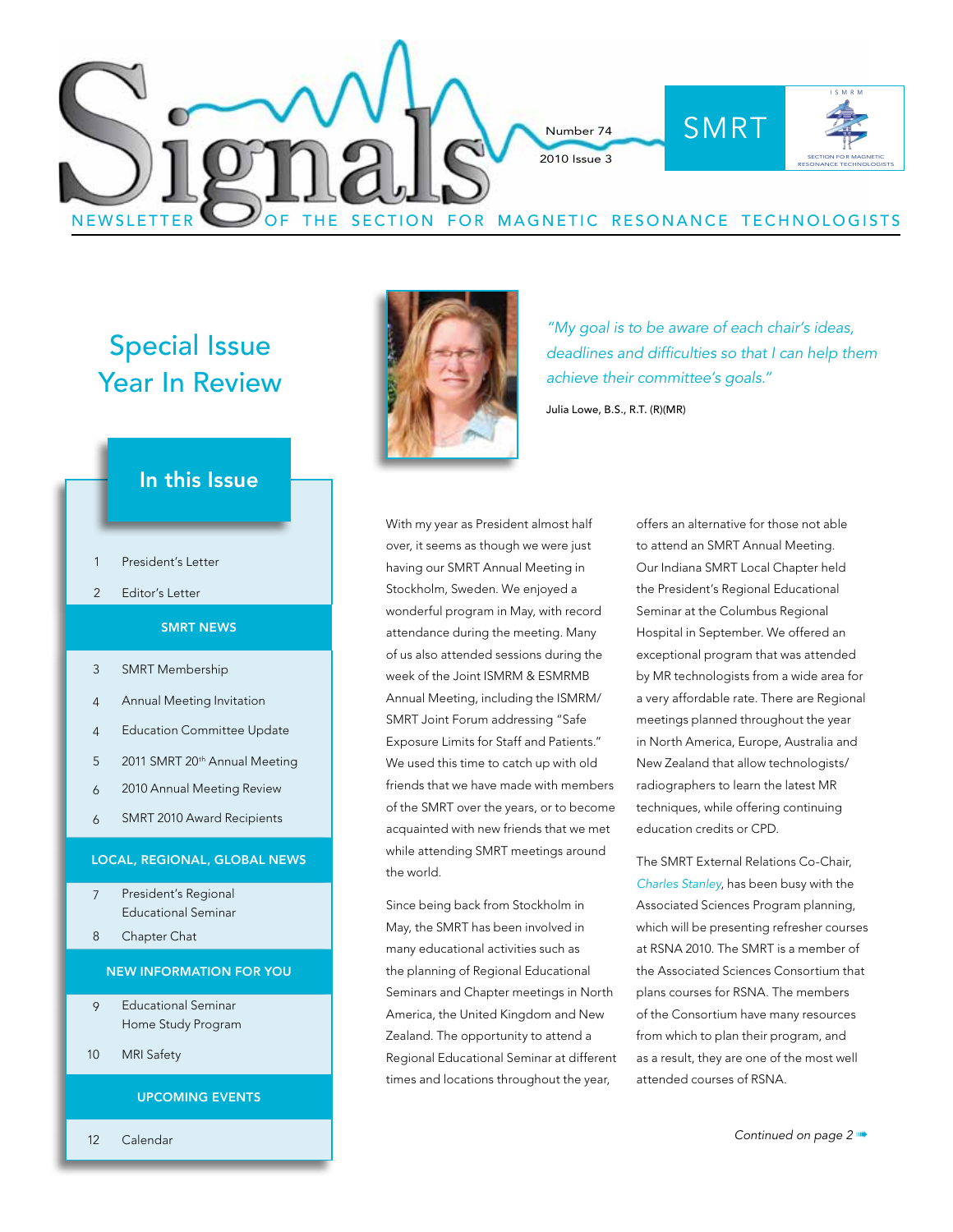The Annual Meeting Program Chair, *Carol Lee* and her committee, have been very busy planning the two-day SMRT Annual Meeting that will be held in Montréal, Québec, Canada, 7–8 May 2011. This will be a very special event for the SMRT and MRI professionals because it marks the 20<sup>th</sup> anniversary meeting of the SMRT and the 30<sup>th</sup> anniversary of clinical MRI. A special event has been planned by our Publications Chair, *John Totman*, for the Poster Walking Tour that will include a "History of MRI" presentation.

The SMRT Publications Committee is always busy! *Julie Strandt-Peay* and the home office staff published the *Signals* Newsletter which highlights the Annual Meeting in Stockholm, the 2010 Award Recipients and the Regional Meetings that were held since the last *Signals* issue and much more. Julie is excited to present the new online version of the *Signals* Newsletter. We will be able to give you the latest SMRT news as it happens on the SMRT website. *Anne Sawyer* has recently published the SMRT *Educational Seminars*, Volume 13, Number 3: "Phase Contrast MR Imaging: Techniques & Applications." Anne is always working on finding the next topic for a Home Study and question-writers for the post-test. If you are unable to attend the Annual Meetings or Regional Educational Seminars, the home study program is a great way to receive education and CE credits/ CPD credits. The *Educational Seminars* program material provides great references in your scanner control room!

The SMRT presents many more things to look forward to such as the "Call for Papers" for the Annual Meeting which is extended from the Education Committee. Watch for

the announcement that will be coming up at the end of the year inviting MR technologists and radiographers to submit their work for peer review and the chance to present their work at the SMRT Annual Meeting that will be held in Montréal. There is also an opportunity for MRI students and new MRI professionals to submit abstracts and be considered for the John A. Koveleski Award for Professional Development. Join us on-line at the SMRT MRI Technologist List Serve to ask an MR question or to offer professional advice. Whether you are an MR student, new professional or a seasoned MRI technologist/radiographer, the SMRT always has educational information and professional news to offer you. **S** 



## Editor's Letter

Julie Strandt-Peay, B.S.M., R.T., (R)(MR), FSMRT Editor, Signals

*"This issue is a look back at the year in review and is intended to give the reader an overview of the many educational activities of the SMRT."*

Welcome to this special publication of the SMRT. Since 1991 the SMRT has been publishing a newsletter for members and friends. Beginning in 1993, quarterly issues were produced and mailed as a hard copy piece. Following the 2007 Annual Meeting *Signals* has evolved to an electronic posting of the newsletter on the SMRT website. This has enabled the SMRT to implement good economic and ecological practices, without reducing member benefits.

I am pleased to announce that coming soon; *Signals* will no longer be limited to quarterly updates but will be a part of the SMRT website, enabling news to be posted for you as events occur. As a member, you will find that access to *Signals* no longer requires a password, allowing you to keep up-todate with activities and events in a more convenient process. The new web-based *Signals* will be more compatible with other pages on the site, thus eliminating redundant and outdated information.

This issue of *Signals* is a look back at the year in review and is intended to give the reader an overview of the many educational activities of the SMRT, the leadership and those recognized for their contributions. Your suggestions and feedback are welcome and can be sent to: www.smrt@ismrm.org.

Happy Reading! [S]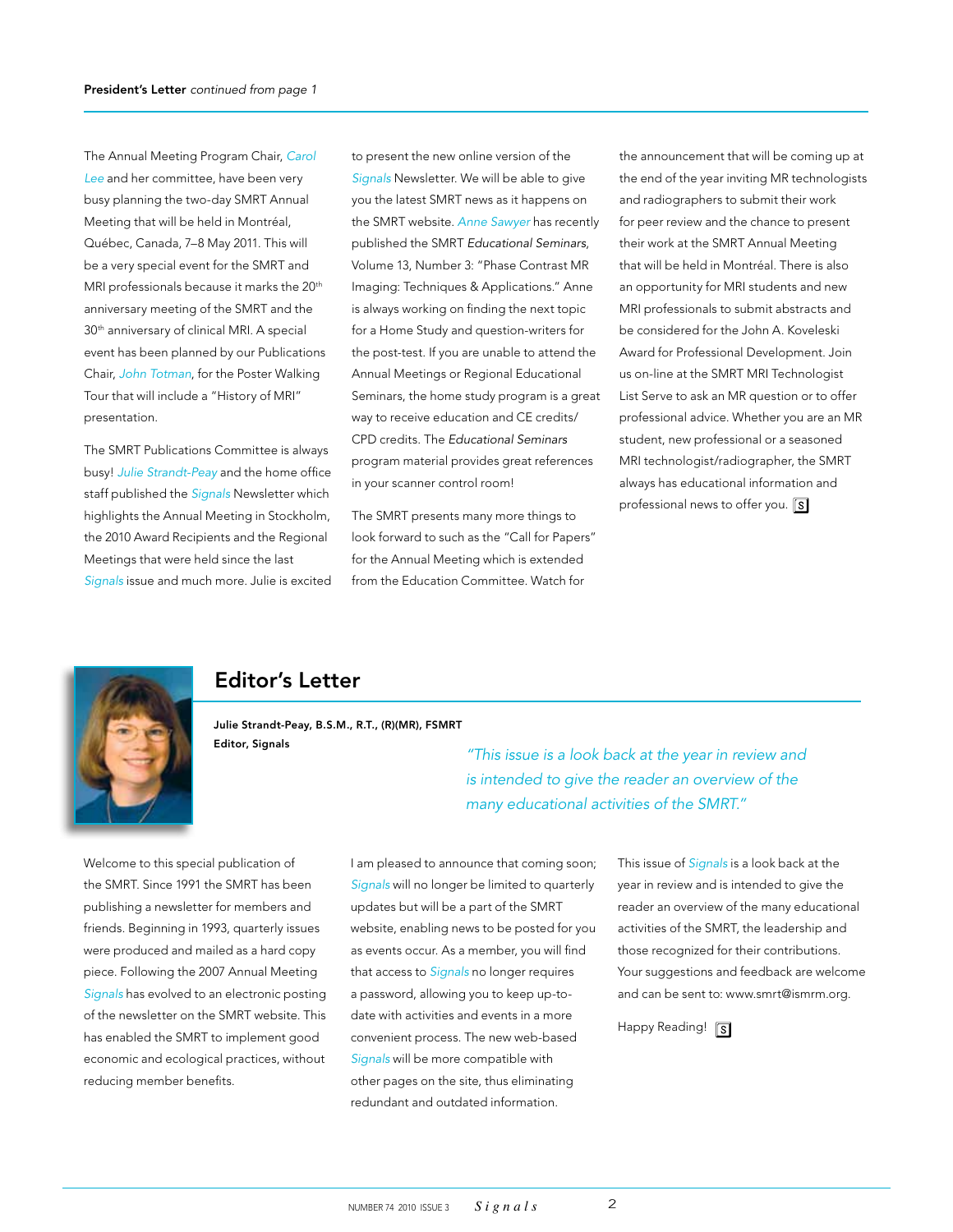

# About Membership in the SMRT

Ben Kennedy, B.App.Sc., (MIT), MMRT Membership Committe Chair

The Section for Magnetic Resonance Technologists (SMRT) of the International Society for Magnetic Resonance in Medicine (ISMRM) is the leading non-profit organization that provides an international forum for education, information and research in magnetic resonance for MR technologists and radiographers throughout the world.

The SMRT was established by technologists, clinicians and scientists of the ISMRM as a forum for technologists to share their expertise and educational resources, with the common goal of improving healthcare for people world-wide.

As an organization, we are committed to promoting world-wide communication and cutting-edge dissemination of MR developments. The objectives of the SMRT are to advance the education, training and strive to promote a high level of knowledge and professionalism in the field of MR technology and radiography.

### Benefits of Membership

- Reduced fees for all accredited SMRT and ISMRM Annual Meetings, Workshops and Regional Seminars worldwide;
- Quarterly accredited *Educational Seminars* home study articles specific for the MR technologist/radiographer;
- Earn all of your continuing education credits electronically on the SMRT website. Complete the quarterly *Educational Seminars* and the Electronic Home Studies post quiz and receive your CE Certificate of Completion all online;
- Full library of all back issues of the SMRT accredited *Educational Seminars* home studies are available for purchase;
- SMRT Continuing Education Credit Activity Report, receive an annual record of all your CE credits earned through SMRT educational programs;
- On-line access to all past recorded SMRT and ISMRM Annual Meetings and Workshops;
- Reduced subscription rate to the ISMRM journals: *Journal of Magnetic Resonance Imaging* (JMRI) and *Magnetic Resonance in Medicine* (MRM);
- Join any of the 18 ISMRM Study Groups for free; and
- Online SMRT and ISMRM Membership directory.

### Additional Advantages of Membership

- As a member of SMRT, you will contribute to the challenging field of one of the most operator-dependent imaging modalities used in medicine today;
- Access to the premier international MR community to enhance your knowledge and share valuable innovations with your peers;
- Easy access to online accredited continuing education opportunities;
- Attend our Annual Meeting or one of the Local Chapter Meetings and build networks that will enhance MR information sharing, while making valuable connections in your profession;
- Network with fellow SMRT members and colleagues on the SMRT MR List Serve, the best known MRI forum in the world. Find answers to your most pressing questions or learn from the expertise of a network of professionals working around the globe;
- Read the SMRT *Signals* electronic newsletter – The information to keep current on SMRT news, MR safety and upcoming events; and
- SMRT welcomes those new to the field of MR and the experienced MR professional.

Please visit the SMRT website for additional membership information: www.ismrm.org/smrt. S

### SMRT Officers and Policy Board Members 2010–2011

- Julia B. Lowe, B.S., R.T. (R)(MR) *President, Executive Committee Chair*
- Charles T. Stanley, R.T. (R)(CT)(MR) *President-Elect, External Relations Committee Co-Chair*
- Pamela S. Vincent, MPA, R.T. (R)(M)(CT)(MR) *Past President*

Vera Miller, B.S., R.T. *Secretary*

Steven P. Shannon, B.S., R.T. (R)(MR) *Treasurer, Finance Committee Chair*

- Gina M. Greenwood, M.B.A., R.T. (R)(MR), FSMRT *Co-Chair, Executive Liaison-External Relations*
- Michael D. Macilquham, B.App.Sc., M.H.Sc. (MRI) *Executive Member*
- Maryann Blaine, MAT, B.S., R.T. (R)(MR) *Education Committee Chair*

Glenn D. Cahoon, B.App.Sc., Dip.Ed., M.App.Sc.

Joseph Castillo, B.Sc. (Hons), M.Sc., (MRI)

Muriel Cockburn, D.C.R., B.Sc. (Hons)

Colleen A. Hammond, R.T. (R)(MR)  *By-Laws Committee Chair*

Ben Kennedy, B.App.Sc., (MIT), MMRT  *Membership Committee Chair*

Carol Lee, B.S., R.T. (R)(CT)(MR)  *Program Committee Chair*

Titti Owman, R.T. (R)(CT)(MR)  *External Relations, Global Relations Sub-Committee Chair*

Mercedes Pereyra, M.B.A., B.S., R.T. (R)(CT)(MR)

Ashok K. Saraswat, M.S., B.Ed, R.T. (R)(MR)  *Local Chapter Chair*

Lisbeth (Betsy) Sestina, B.S., R.T. (R)(MR)(CT)(M)  *Regionals Committee Chair*

- Barry Southers, BRST, R.T. (R)(MR)  *Student Scope Sub-Committee Chair*
- John J. Totman, M.Sc., D.C.R. (R)  *Publications Committee Chair*
- Julie Strandt-Peay, B.S.M., R.T. (R)(MR), FSMRT  *(ex officio), Publications, Signals Newsletter, Editor*
- Anne Sawyer, B.S., R.T. (R)(MR), FSMRT  *(ex officio) Publications, Home Studies Sub-Committee, Editor*
- Heidi Berns, M.S., R.T. (R)(MR), FSMRT  *(ex officio) RCEEM Ad-Hoc Committee Chair*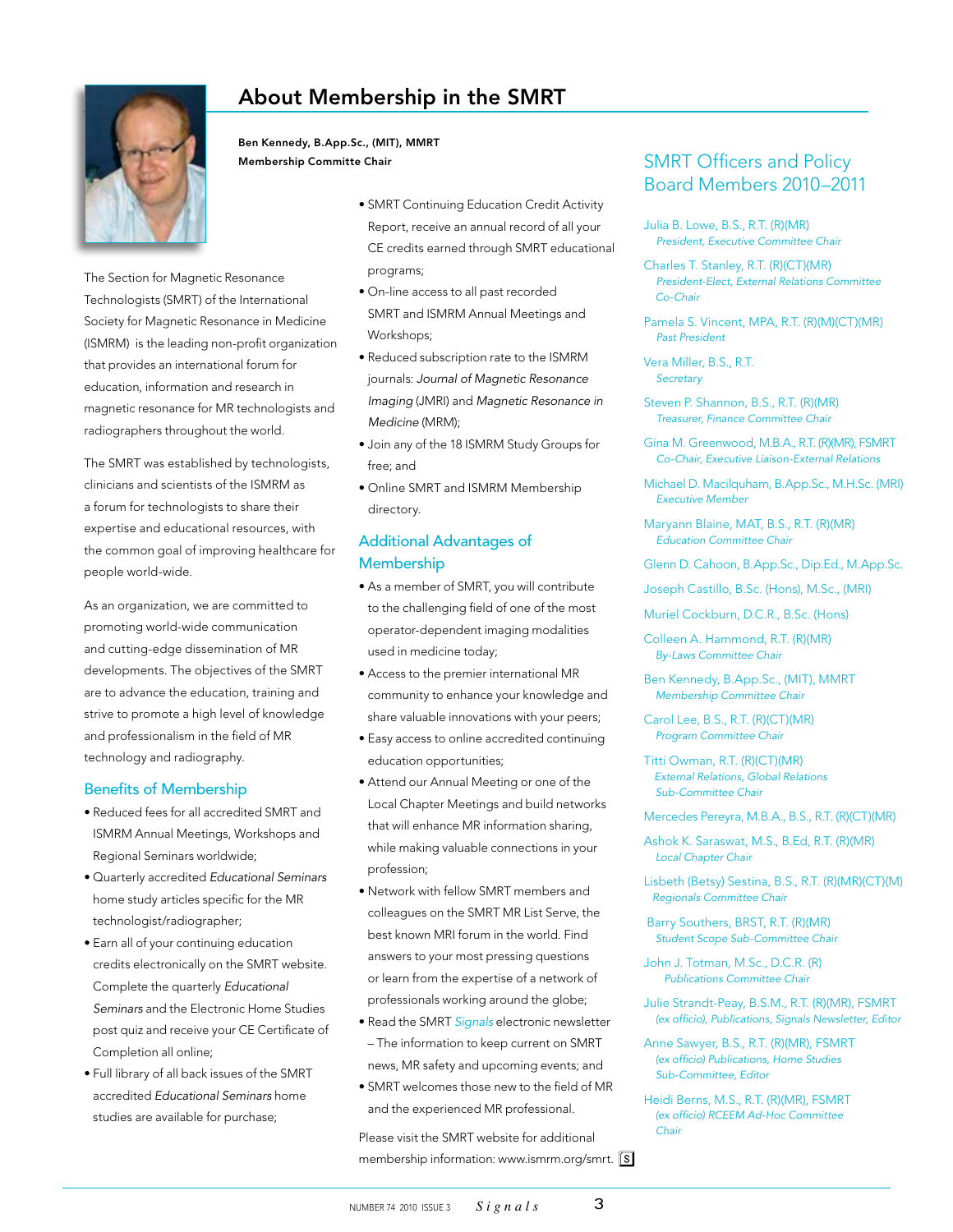

# Annual Meeting Invitation

Carol Lee, B.S., R.T. (R)(CT)(MR) Chair, 2011 Program Committee



SMRT *Celebrating 20 Years of MR Educational Excellence*

The Program and Education Committees would like to invite MR technologists and radiographers from around the world to attend the SMRT 20th Annual Meeting: Celebrating 20 Years of MR Educational Excellence in Montréal, Québec, Canada, 7–8 May 2011, in conjunction with the 19th ISMRM Annual Meeting and Exhibition. We are excited about the wonderful program

which will include a diverse range of topics and outstanding international speakers. The SMRT provides a forum for education, information, and research and strives to establish and maintain a high level of professionalism in the field of MR. Those seeking to expand their knowledge in this ever-changing imaging modality are invited to join us for this exciting weekend of education and networking with colleagues and friends from around the world . We have a special MR History Presentation and Poster Reception planned for Friday evening, 6 May. We hope to see each of you in Montréal. Please refer to the SMRT website for the latest meeting program information. www.ismrm.org/smrt.



# Education Committee Update

Maryann Blaine, MAT, B.S., R.T. (R)(MR) Chair, 2011 Education Committee

*Call for Papers Deadline: 16 December 2011*

The SMRT Education Committee is currently preparing for another record number of abstract submissions for the upcoming Annual Meeting in Montréal, Québec, Canada. The Chairs of the SMRT Program and Education Committees are pleased to announce the "Call for Papers" for our 20<sup>th</sup> Annual Meeting and we hope that you will consider sharing your work with your fellow professionals in the form of an oral or poster presentation. These Proffered Papers and Poster Presentations continue to be an integral component of the SMRT Annual Meeting in its commitment to promoting the dissemination of information regarding current and emerging technological advances.

An important change this year is the

revision of the John A. Koveleski Award for Professional Development. The Education Committee and the newly formed Subcommittee for Professional Development invite MRI students, graduate students and MR radiographers/ technologists practicing less than three years to submit abstracts for the John A. Koveleski Award. This award will be presented for the first time at the SMRT 20th Annual Meeting. Qualification will be determined by a resume/CV submitted by the author and the deadline for abstract submissions is 1 February 2011.

At the time that John Koveleski was the SMRT President in 2002, he was asked what he would like to see the SMRT accomplish in 2002 and in the future. John's response

was, "I'd like to see a continuation of international growth and also growth from the 'grass roots' technologists—those working in the trenches at outpatient centers, etc., that represent well over 90% of the technologists employed in the field." John recognized that each member played a role in the future success and growth of the SMRT, and as a result he played a vital role in the professional development of many technologists.

We hope many of you will begin sharing your ideas and discoveries early in your career as a first step in your professional development. Please consider this your personal invitation to contribute by submitting an abstract for the John A. Koveleski Award for Professional Development . **S**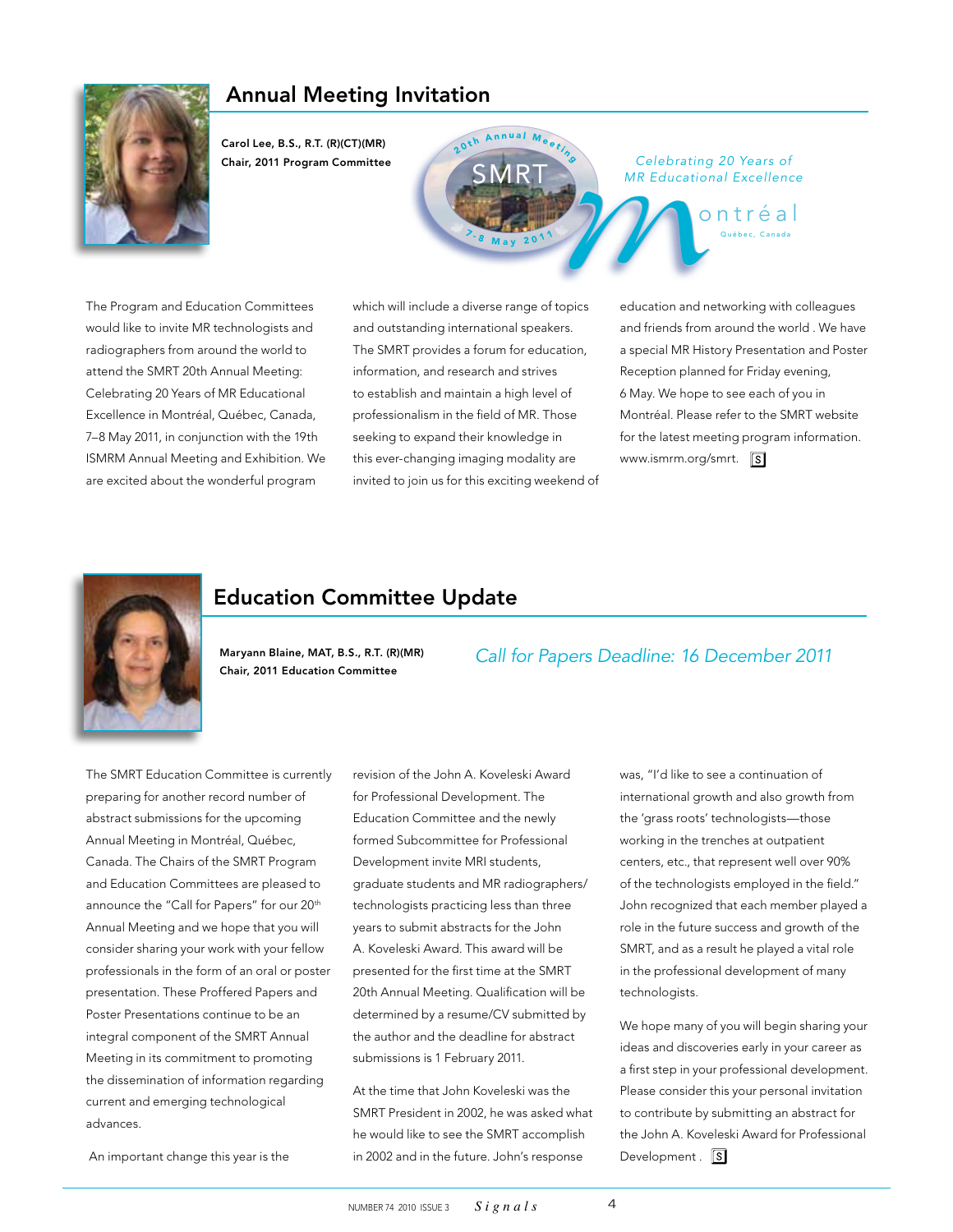# SMRT 20th Annual Meeting: Celebrating 20 Years of MR Educational Excellence PROGRAM

### 7–8 May 2011, Montréal, Québec, Canada

SMRT Poster Reception and Special MR History Presentation – Friday, 6 May 2011, 18:00-20:00

| Time                                                                                      | Saturday, 7 May 2011 . 07:45-17:00                                                                           |  |  |  |
|-------------------------------------------------------------------------------------------|--------------------------------------------------------------------------------------------------------------|--|--|--|
| 06:30                                                                                     | Registration                                                                                                 |  |  |  |
| 07:45                                                                                     | <b>Welcome &amp; Announcements</b><br>Julia B. Lowe, B.S., R.T. (R)(MR)<br>SMRT President 2010-2011          |  |  |  |
|                                                                                           | Carol Lee, B.S., R.T. (R)(CT)(MR)<br>SMRT Program Chair 2010-2011                                            |  |  |  |
| Forum 1:<br><b>Cardiac MRI</b>                                                            |                                                                                                              |  |  |  |
|                                                                                           | Moderator: Mercedes Pereyra, MBA, B.S., R.T. (R)(CT)(MR)                                                     |  |  |  |
| 08:00                                                                                     | <b>Challenges in Setting up Cardiac Services</b><br>Cindy R. Comeau, B.S., R.T. (N)(MR), FSMRT               |  |  |  |
| 08:40                                                                                     | Cardiovascular MR: Physics & Applications<br>Gerhard Laub, Ph.D.                                             |  |  |  |
| 09:20                                                                                     | <b>Clinical Cardiovascular MRI</b><br>J. Paul Finn, M.D., Ph.D.                                              |  |  |  |
| 10:00                                                                                     | <b>Break</b>                                                                                                 |  |  |  |
|                                                                                           | Forum 2:                                                                                                     |  |  |  |
| <b>Technical Updates</b><br>Moderator: Lisbeth (Betsy) Sestina, B.S., R.T. (R)(MR)(CT)(M) |                                                                                                              |  |  |  |
| 10:20                                                                                     | <b>Tips for Scanning Children</b><br>Glenn Cahoon, B.App.Sc., Dip.Ed., M.App.Sc.                             |  |  |  |
| 10:50                                                                                     | Body & Cardiac MR at 7T<br>Thoralf Niendorf, Ph.D.                                                           |  |  |  |
| 11:20                                                                                     | <b>SMRT Annual Business Meeting</b>                                                                          |  |  |  |
| 12:00                                                                                     | Lunch                                                                                                        |  |  |  |
|                                                                                           | Forum 3:<br><b>Proffered Papers/President's Award Paper</b><br>Moderator: Barry Southers, BRST, R.T. (R)(MR) |  |  |  |
| 12:45                                                                                     | <b>Proffered Papers/President's Award Paper</b>                                                              |  |  |  |
|                                                                                           | Forum 4:<br><b>Emerging Technologies</b><br>Moderator: Titti Owman, R.T. (R)(CT)(MR)                         |  |  |  |
| 13:45                                                                                     | <b>Practical Approach to MR Spectroscopy</b><br>Anna Simeonov, M.Sc., R.T. (R)(MR)                           |  |  |  |
| 14:15                                                                                     | <b>MRI Guided Focused Ultrasound</b><br>Charles T. Stanley, R.T. (R)(CT)(MR)                                 |  |  |  |
| 14:45                                                                                     | <b>Break</b>                                                                                                 |  |  |  |
| Forum 5:<br><b>Physics &amp; Technology</b><br>Moderator: John Totman, M.Sc., D.C.R. (R)  |                                                                                                              |  |  |  |
| 15:00                                                                                     | Historical View of the Fundamental Physics of<br><b>MR</b><br>Peter Morris, Ph.D., M.A.                      |  |  |  |
| 15:40                                                                                     | <b>Physics: Advanced Sequences</b><br>William Faulkner, B.S., R.T. (R)(MR)(CT), FSMRT                        |  |  |  |
| 16:20                                                                                     | <b>Artifacts</b><br>Robert V. Mulkern, Jr., Ph.D.                                                            |  |  |  |
| 17:00                                                                                     | <b>Announcements/Close</b>                                                                                   |  |  |  |

| Time                                                                                    | Sunday, 8 May 2011 . 07:45-17:00                                                                       |  |  |  |
|-----------------------------------------------------------------------------------------|--------------------------------------------------------------------------------------------------------|--|--|--|
| 07:00                                                                                   | Registration                                                                                           |  |  |  |
| 07:45                                                                                   | <b>Welcome &amp; Announcements</b><br>Charles T. Stanley, R.T. (R)(CT)(MR)<br>SMRT President 2011-2012 |  |  |  |
|                                                                                         | Carol Lee, B.S., R.T. (R)(CT)(MR)<br>SMRT Program Chair 2010-2011                                      |  |  |  |
| Forum 6:<br><b>Neuro MRI</b><br>Moderator: Colleen Hammond, R.T. (R)(MR)                |                                                                                                        |  |  |  |
| 08:00                                                                                   | Spinal Tumours<br>Raquel del Carpio-O'Donovan, M.D.                                                    |  |  |  |
| 08:40                                                                                   | <b>Advanced Neuro Imaging</b><br>Max Wintermark, M.D.                                                  |  |  |  |
| 09:30                                                                                   | <b>Clinical fMRI</b><br>Stephen E. Jones, Ph.D.                                                        |  |  |  |
| 10:00                                                                                   | <b>Break</b>                                                                                           |  |  |  |
| Forum 7:<br><b>Body MRI</b><br>Moderator: Ashok Saraswat, M.S., B.Ed, R.T. (R)(MR)      |                                                                                                        |  |  |  |
| 10:20                                                                                   | Optimal Body MRI/MRA Imaging<br>Bobbie Burrow, R.T. (R)(CT)(MR)                                        |  |  |  |
| 11:00                                                                                   | <b>Optimal MR Body Imaging Diagnosis</b><br>Diego Martin, M.D., Ph.D., F.R.C.P.                        |  |  |  |
| 11:40                                                                                   | <b>Prostate Imaging &amp; Spectroscopy</b><br>Jurgen J. Fütterer, M.D., Ph.D.                          |  |  |  |
| 12:20                                                                                   | Lunch                                                                                                  |  |  |  |
| Forum 8:<br>Musculoskeletal Imaging<br>Moderator: Muriel Cockburn, D.C.R., B.Sc. (Hons) |                                                                                                        |  |  |  |
| 13:00                                                                                   | <b>Proffered Papers</b>                                                                                |  |  |  |
| 13:30                                                                                   | <b>SMRT Awards Presentation</b>                                                                        |  |  |  |
| 13:45                                                                                   | Hip MRI to Include FAI<br>James M. Linklater, M.D., M.B.B.S.                                           |  |  |  |
| 14:15                                                                                   | <b>MRI Evaluation of the Athlete</b><br>Mark Schweitzer, M.D.                                          |  |  |  |
| 14:45                                                                                   | <b>Break</b>                                                                                           |  |  |  |
| Forum 9:<br><b>MR Safety</b><br>Moderator: TBA                                          |                                                                                                        |  |  |  |
| 15:00                                                                                   | <b>MR Conditional Pacemakers</b><br>Emanuel Kanal, M.D., F.A.C.R.                                      |  |  |  |
| 15:30                                                                                   | NSF Update & New Guidelines<br>Emanuel Kanal, M.D., F.A.C.R.                                           |  |  |  |
| 16:10                                                                                   | <b>Making Your MRI Department Safe</b><br>Anne Marie Sawyer, B.S., R.T. (R)(MR), FSMRT                 |  |  |  |
| 17:00                                                                                   | Announcements/Adjourn                                                                                  |  |  |  |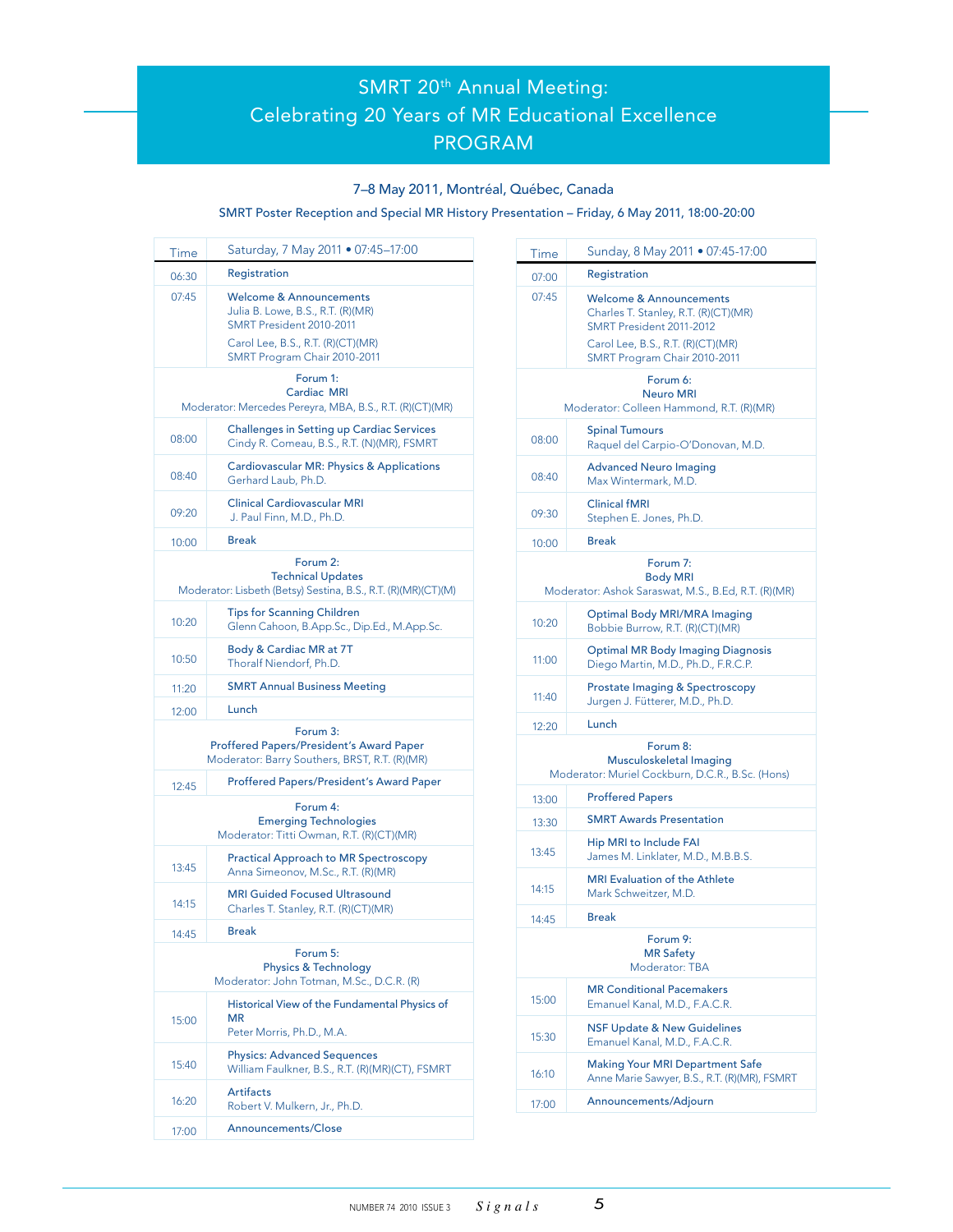

MR Imaging Now and Into the Future

# 2010 Annual Meeting Review

 The 2010 SMRT Annual Meeting was held 1–2 May 2010 in Stockholm, Sweden, with a record number of participants

attending. For a complete report please see the *Signals* Newsletter posted on the website: www.ismrm.org/smrt.



*Julia Lowe, SMRT President, presents the gavel to Pamela Vincent, Past-President.*



*From left to right: Maureen Hood, Cindy Comeau, Vera Miller, Sonja Robb-Belville, Maryann Blaine and Janice Fairhurst enjoy the SMRT Annual Meeting* 



# SMRT 2010 Award Recipients

*The SMRT recognizes those individuals who have made significant contributions to the organization.*



*John Posh, R.T.(R)(MR)*

### 2010 Recipient of The Crues Kressel Award

This award is given to recognize outstanding contributions to the education of magnetic resonance technologists.



*William Faulkner, B.S., R.T., (R)(MR)(CT), FSMRT*

#### 2010 Recipient of the Honorary Member Award

This award is

given to recognize extraordinary achievement and an exceptional level of service and support for the Section and mission of the SMRT.



*Denise Echelard R.T., (R)(MR)*

### Posthumous 2010 Recipient of the Distinguished Service Award

This award is given to recognize outstanding contributions and extreme level of effort and service to the operation, effectiveness, and good reputation of the SMRT.



*Cindy R. Comeau, B.S., R.T., (N)(MR), FSMRT*



*Maureen N. Hood, M.S., R.T., (R)(MR),R.N., FSMRT*

### 2010 Recipients of the Fellow of the Section Award

This award is given in recognition of significant and substantial contributions to the mission of the SMRT.

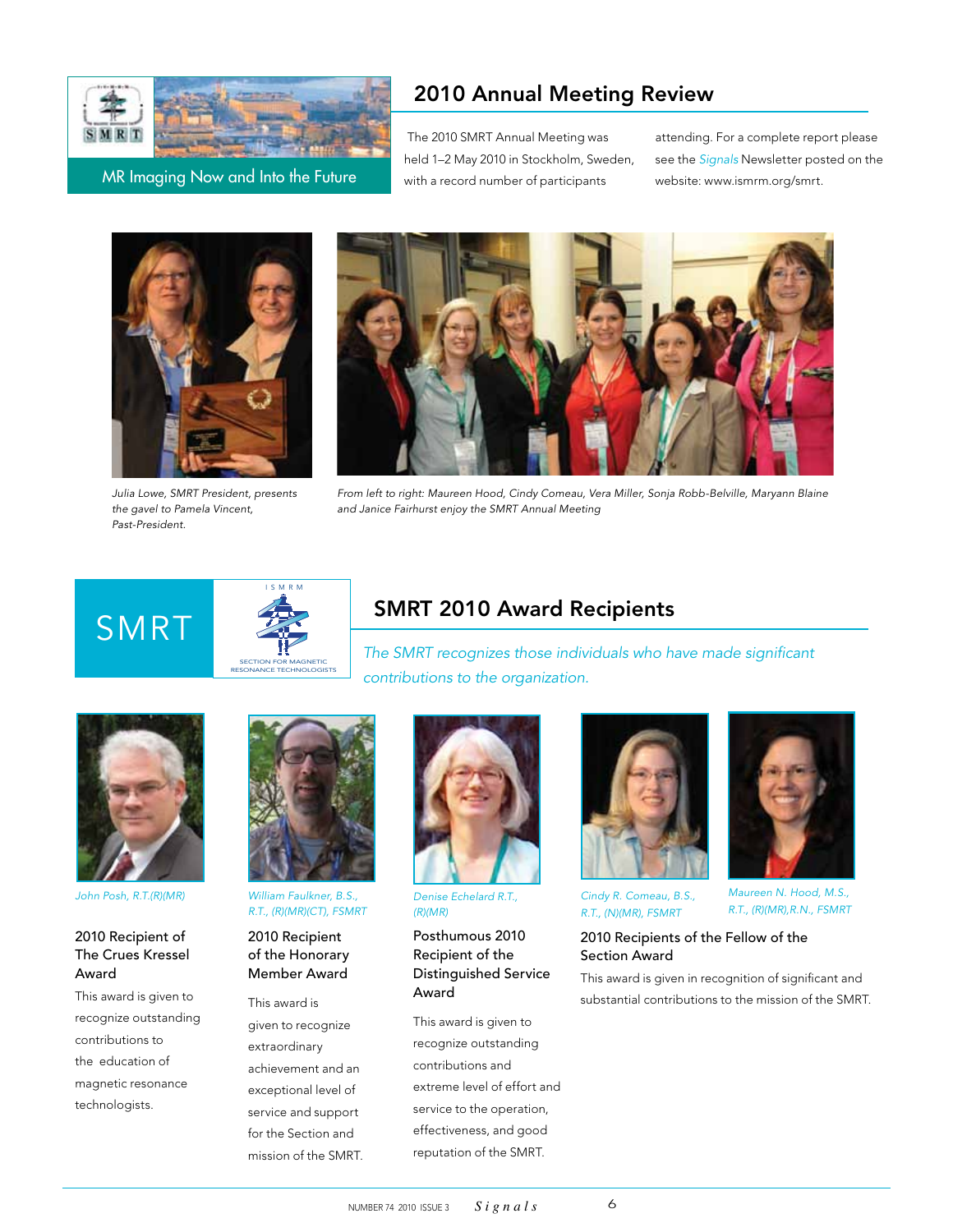



Julia Lowe, B.S., R.T. (R)(MR)

Editor's note: The SMRT provides educational seminars, hosted by members within a geographic area, with support from the central office in Berkeley, California, USA. Here is a report from one of those events.

I wanted to express my gratitude to everyone that was a part of the SMRT President's Regional held on 11 September 2010 at the Columbus Regional Hospital in Columbus, Indiana, USA. We had a very successful event thanks to great speakers that presented relevant and unique topics including *Charles Stanley*, the SMRT President-Elect, who always manages to



*SMRT President, Julia Lowe and SMRT President-Elect, Charles Stanley at the President's Regional Educational Seminar.* 

educate while making us laugh. No early morning MRI conference would be complete without a physics lecture and *Dr. Chen Lin,*  **Ph. D. from Indiana University School of** Medicine was an excellent guide to K space. *Dr. Trenton Roth, M.D.* also of the Indiana University School of Medicine presented an MSK talk that was truly insightful to the technologists. Also that morning we saw a presentation on Disaster Recovery in Hospital Situations that was presented by *Bill Algee, B.S.R.T. (R)* and a presentation on MRI Accreditation by *Zubair Abassi, M.S., DABR.* 

During the lunch break there was plenty of time to relax outside and socialize with technologists from other areas. We were able to chat

with the vendor representatives and watch a demonstration at the vendor displays.

After lunch *Dr. Mark Lowe, Ph.D.* gave a presentation on the research currently being done by his group at the Cleveland Clinic Foundation including DTI, fMRI and Resting State fMRI. That afternoon we heard a very relevant talk on Clinical Neuro Imaging emphasizing stroke presented by *Dr. Vincent* 

> *Mathews* of Northwest Radiology Network. *Dr. Jeff Proudfoot,* DVM Head Veterinarian of the

Indianapolis Zoo gave a talk on Diagnostic Imaging at the Indianapolis Zoo Veterinary Hospital. After seeing images of African lions, rockhopper penguins, boas and more (and especially the lion cubs) I'm fairly certain that every

technologist in the auditorium wanted to leave their profession and work for *Dr. Proudfoot* that day.

Our Co-chairs, local MR technologists *Amy Burt* and *Molly Scheidt* and the SMRT home office worked very



*Lisa Oakes from Lantheus Medical Louisville, KY representative giving an Ablavar demonstration.* 

hard to facilitate this event and it really turned out to be a great day. Thanks to all of the vendors that participated: Bracco Diagnostics Inc., IMRSER, Lantheus Medical Imaging, Toshiba Medical Systems and West Physics. We had a great time giving away door prizes to attendees in between each lecture. We had donations from local merchants in the town of Columbus and the Lifeline Helicopter Crew that made up some great gift bags.



*Larry Friggle, Co-chair and South Central Indiana Local SMRT member; Julie Lowe, South Central Indiana Local SMRT Acting President and Local Co-chair; Chris Faghihi, South Central Indiana Local SMRT Acting Secretary and Co-chair; Steve Low, South Central Indiana Local SMRT Acting Treasurer and Local Co-chair.*

 I want to thank and congratulate *Steve Low*, *Chris Faghihi* and *Larry Friggle* for co-chairing our first Regional hosted by our Local South Central Indiana SMRT Chapter and helping to make it a great success! Thank you to all of the MR Professionals that participate in these educational seminars. Thank you for recognizing the value and importance of education. <sub>5</sub>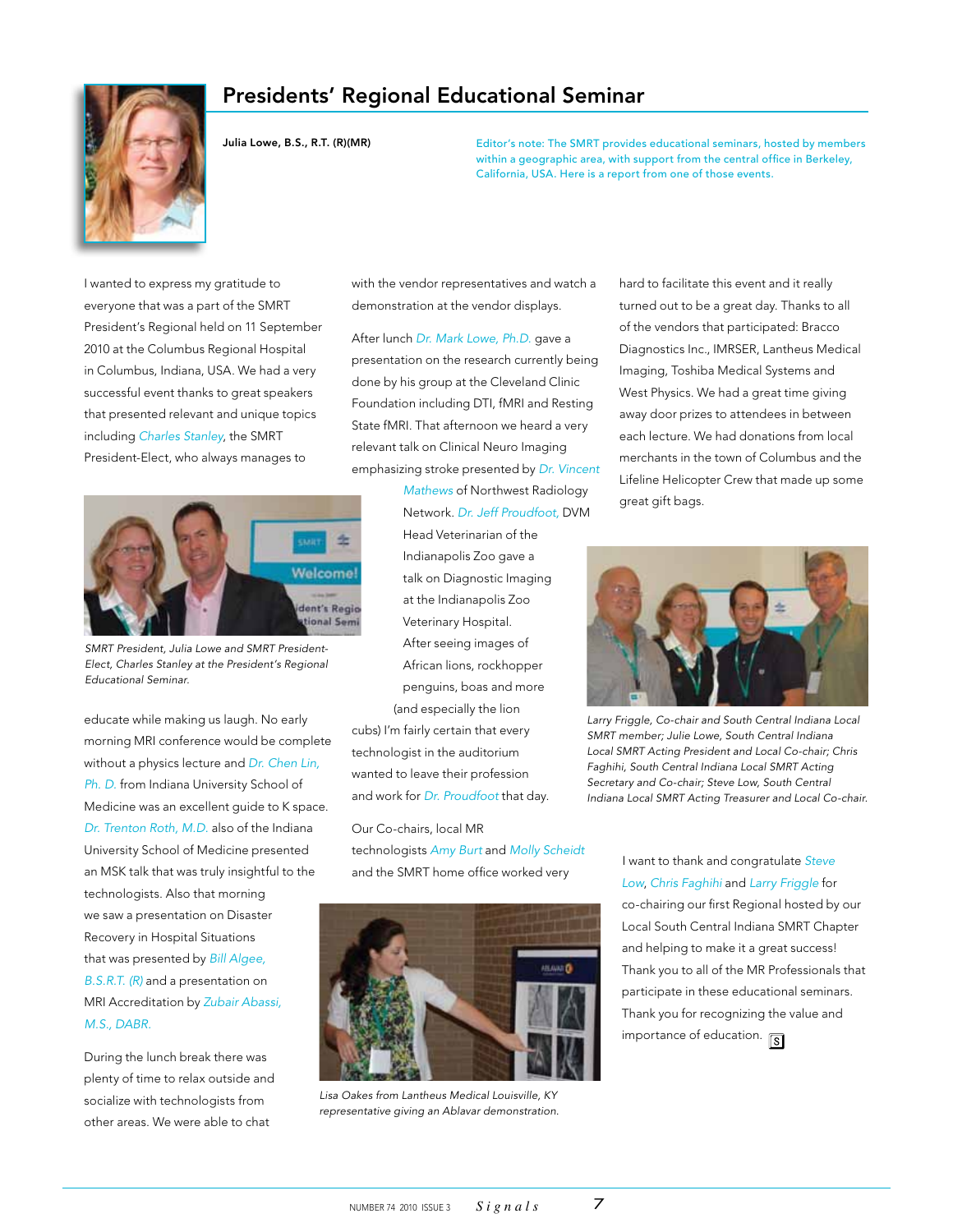

# Chapter Chat

John Totman, D.C.R., (R), M.Sc. Pubications Committee Chair

Editor's note: The SMRT supports the formation of Local Chapters for the purpose of education and networking. Organizers of local meetings are encouraged to share their events in the Chapter Chat column. Publications Committee Chair, John Totman serves as reporter and shares his personal as well as professional experience.

The British Chapter of ISMRM was well attended this year with over 250 delegates present for the three busy days of talks. The meeting was held 1–3 September 2010, at Nottingham University.

The meeting started with a session run jointly with the Institute of Physics in Medicine and Biology (IPEM) discussing the use of off label and non-CE marked software, which can encompass anything which can be used in diagnosis down to a humble spreadsheet. This was followed by a workshop on the use of hyperpolorisation and tours of Nottingham, England 7T whole body facilities. The next two days where split into sessions encompassing spectroscopy, fMRI Methods and Applications, Quantitative Methods in Translational MRI, MRI Physics, Clinical MRI, Molecular Imaging, MRI in Cancer and finally MR Hardware. As with all meetings, often the networking is almost more important and useful than the presentations themselves and this was the case as virtually every UK MR research centre was represented.

For me the highlight of the conference was at the reception for the conference dinner. My son, our first child, had been born just ten days earlier and I was totally exhausted so whilst the rest of the attendees stood and talked I was sitting alone at the sidelines. An older lady approached and asked if she could join me and sat down commenting on how tired I looked. I explained the circumstances and showed her photographs of my baby. We spoke for some time about her children and grandchildren and she offered me advice and reassurance. The conversation drifted and she told me that it had been her wedding anniversary the previous evening and her worries that most of the younger people present wouldn't recognise her husband and the things he had achieved. How it seemed such a short time ago that she had been present at 5 o'clock in the morning with just two others, while her husband had climbed into a machine for the first time, after being warned by a doctor friend that he thought it might do him permanent harm. And how many hours later having

produced an image of her husbands' abdomen, they rush off to present it at a conference that same day (the first MR abdomen image produced).

At that point we were interrupted as we were ushered in to be seated for the meal. The opening speech was made by Professor Peter Morris (one of the other two people present that night, the other was his then girlfriend and now wife), he spoke for some time and ended by pointing out that every person was at most only two supervisors removed from the guest of honour at the meal. He highlighted just some of the massive contributions he had made and he asked we raise our glasses to toast Sir Peter and Lady Mansfield, the Lady I'd had the pleasure of speaking to earlier, who I think needn't have worried about the members of that particular audience having ever not recognising her husband and his contributions to our field! S

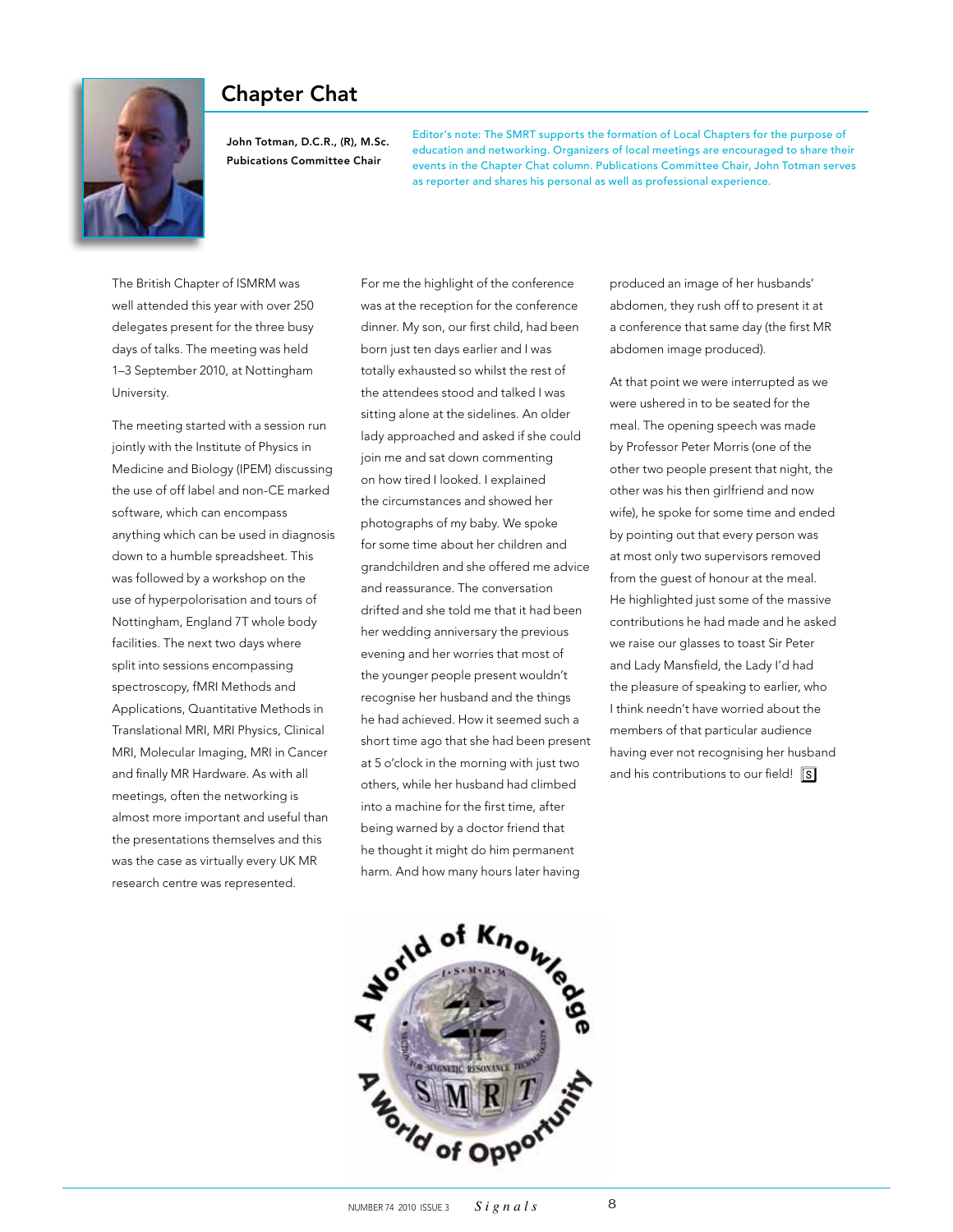

# SMRT Educational Seminars Home Study Program

Anne Marie Sawyer, B.S., R.T., (R)(MR), FSMRT Editor SMRT Educational Seminars Home Study Program

*"The topics include a variety of interests from basic physics and principles to clinical applications and anatomy and physiology atlases."*

For the past thirteen years, the SMRT home studies have provided our members with a convenient way to obtain continuing education (CE) credits. Quarterly issues containing several articles provide up to four credits awarded through the completion of a quiz that accompanies each home study. The articles, selected by members of the SMRT publications committee, are obtained from peer-reviewed journals or written specifically for the home study publication by technologists, scientists or

clinicians working in the field of magnetic resonance imaging (MRI). The quiz is written and expertly reviewed by members of the publication committee, volunteers from the SMRT and ISMRM membership or selected clinicians. The topics include a variety of interests from basic physics and principles to clinical applications and anatomy and physiology atlases. Recent issues include "MR Imaging of the Liver"; "Contrast-Enhanced Musculoskeletal MRI"; and "Techniques in Cardiovascular MRI." These

recent issues are available to members in both printed and electronic format. As a method to provide an increased number of CE credits to the membership without increasing costs, electronic-only home studies are now available through the SMRT website. Future plans include the ability to complete all quizzes online thereby reducing time and cost to the SMRT members as well as increasing the number and variety of electronic-only issues. **S** 

| Vol.           | No. | <b>CE</b> | <b>Home Studies Title</b>                                        |
|----------------|-----|-----------|------------------------------------------------------------------|
| 1              | 1   | 3.5       | Functional MRI: Capabilities & Limitations                       |
| 1              | 2   | 3.5       | Concepts in MR Physics                                           |
| $\overline{2}$ | 1   | 3.5       | Considerations in Low Field MRI                                  |
| $\overline{2}$ | 2   | 3.0       | Directions in Basic Cardiac Imaging                              |
| $\overline{2}$ | 3   | 3.0       | Directions in Advanced Cardiac Imaging                           |
| $\overline{2}$ | 4   | 1.5       | The Basics of Magnetic Resonance Angiography                     |
| 3              | 1   | 3.0       | Introduction to Spectroscopy                                     |
| 3              | 2   | 1.0       | Renal MR Imaging                                                 |
| 3              | 3   | 3.0       | A Primer on MR Pulse Sequences                                   |
| 3              | 4   | 2.5       | Artifacts Encountered in Abdominal MRI                           |
| 4              | 1   | 3.0       | Safety Aspects in MRI                                            |
| 4              | 2   | 3.0       | Directions in MRI of the Liver                                   |
| 4              | 3   | 2.0       | MR Techniques in the Evaluation of the Uterus                    |
| 4              | 4   | 3.0       | Fundamental Principles for MR Imaging of the Brain               |
| 5              | 1   | 2.5       | Atlas of Cranial Neuroanatomy                                    |
| 5              | 2   | 2.0       | MRI of the Ankle & Foot                                          |
| 5              | 3   | 3.0       | MR Imaging of the Breast                                         |
| 5              | 4   | 1.0       | Diffusion-Weighted Imaging of the Brain                          |
| 6              | 1   | 1.0       | Directions in MRA of the Abdominal Aorta & Lower Extremities     |
| 6              | 2   | 3.5       | Fundamental Principles of MR Imaging of the Head, Neck & Spine   |
| 6              | 3   | 1.5       | Advances in Interventional MRI                                   |
| 6              | 4   | 1.0       | Diffusion-Weighted MR Imaging of the Pediatric Brain             |
| 7              | 1   | 2.0       | The Role of Neuroimaging in the Diagnosis of Alzheimer's Disease |
| 7              | 2   | 2.5       | Cariovascular MRI: Update I                                      |

| Vol.            | No.            | <b>CE</b> | <b>Home Studies Title</b>                                      |
|-----------------|----------------|-----------|----------------------------------------------------------------|
| 7               | 3              | 2.5       | K-Space in the Clinic                                          |
| 7               | 4              | 3.0       | MR Imaging & Spectroscopy of the Prostate                      |
| 8               | 1              | 1.0       | Atlas of Knee Anatomy                                          |
| 8               | $\overline{2}$ | 2.0       | Cardiovascular MRI: Update II                                  |
| 8               | 3              | 2.5       | Update: Safety in MR Examinations                              |
| 8               | 4              | 2.0       | Parallel MR Imaging                                            |
| 9               | 1              | 3.0       | MRI of Breast Cancer: Update I                                 |
| 9               | 2              | 2.5       | MR Atlas of the Shoulder                                       |
| 9               | 3              | 3.0       | Exploring Magnetic Field Strengths: Challenges & Opportunities |
| 9               | 4              | 2.0       | MRI of Breast Cancer: Update II                                |
| 10              | 1              | 4.0       | MR Imaging of Perfusion                                        |
| 10 <sup>1</sup> | $\mathfrak{p}$ | 3.0       | MR Imaging Artifacts: Appearance, Cause & Cure                 |
| 10              | 3              | 4.0       | Techniques in Cardiovascular MR Imaging                        |
| 10              | 4              | 3.0       | MRI of the Brain                                               |
| 11              | 1              | 4.0       | Update: Musculoskeletal MRI                                    |
| 11              | $\overline{2}$ | 2.5       | Contrast Media in MRI Examinations                             |
| 11              | 3              | 2.0       | Head & Neck MRI at 3.0T                                        |
| 11              | 4              | 3.0       | MR Imaging of the Abdomen                                      |
| 12              | 1              | 3.0       | Contrast-Enhanced Musculoskeletal MR Imaging                   |
| 12              | $\overline{2}$ | 3.0       | Neuro MRI: Principles & Protocols                              |
| 12              | 3              | 2.0       | MR Imaging of the Spine                                        |
| 12              | $\overline{4}$ | 3.0       | MR Imaging of the Liver                                        |
| 13              | 1              | 3.0       | MR Imaging Sequences: Gradient-Recalled Echo (GRE)             |
| 13              | $\mathfrak{p}$ | 3.5       | Techniques in Cardiac MR Imaging                               |
| 13              | 3              | 2.5       | Phase Contrast MR Imaging: Techniques & Applications           |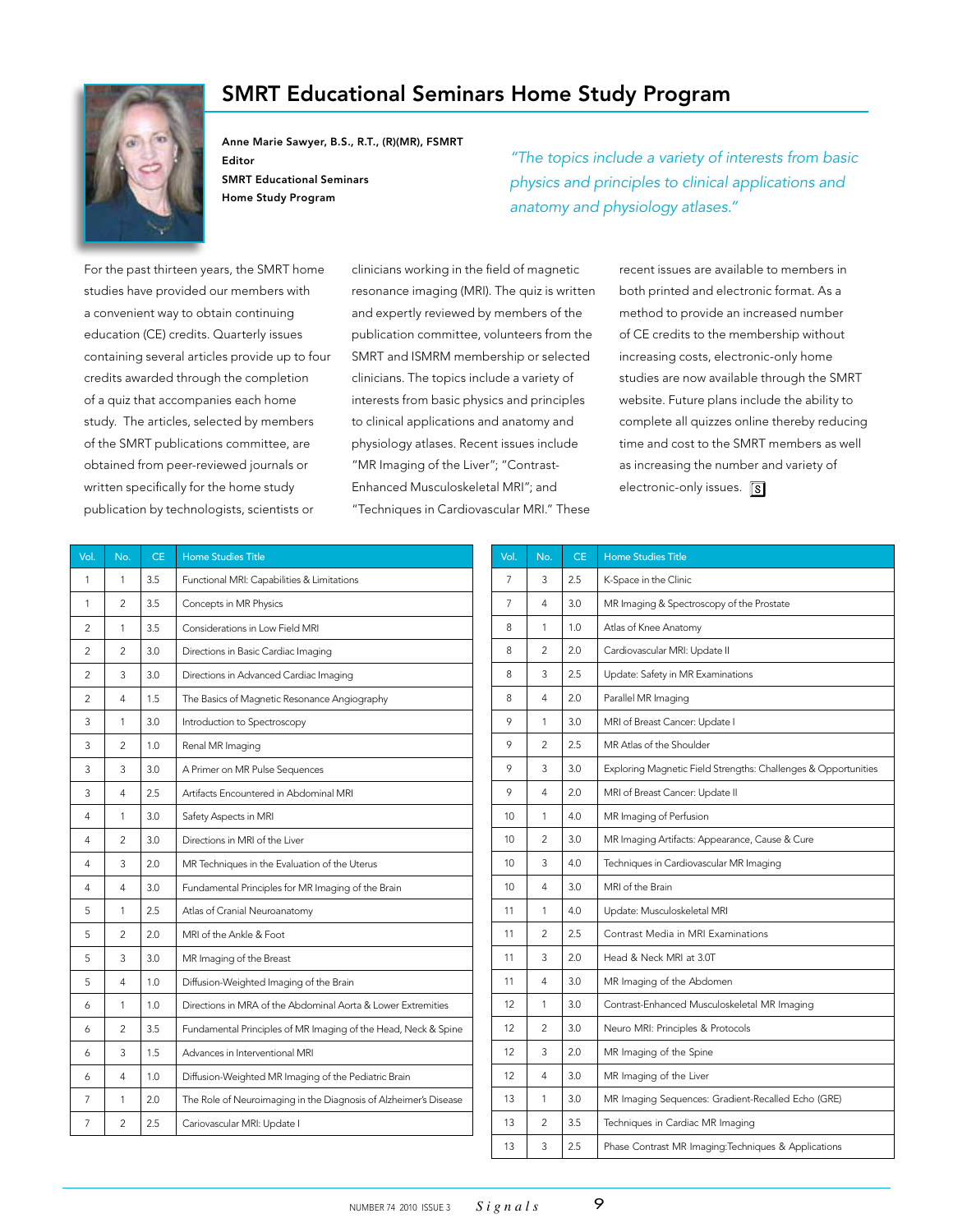## **MRI Safety: MRI & Patients with Insulin Pumps**



Frank G. Shellock, Ph.D., F.A.C.C., F.A.C.S.M. Adjunct Clinical Professor of Radiology and Medicine Keck School of Medicine, University of Southern California

Adjunct Professor of Clinical Physical Therapy Division of Biokinesiology and Physical Therapy School of Dentistry, University of Southern California

Director for MRI Studies of Biomimetic MicroElectronic Systems National Science Foundation, Engineering Research Center University of Southern California

Institute for Magnetic Resonance Safety, Education, and Research

www.MRIsafety.com www.IMRSER.org www.MRIsafetybook.com (This article represents the views of its author only and does not reflect those of the International Society for Magnetic Resonance in Medicine and are not made with its authority or approval)

### Insulin Pumps

An insulin pump allows the replacement of slow-acting insulin for basal needs with a continuous infusion of rapid-acting insulin. By using an insulin pump, the patient can typically match the dosage of insulin to lifestyle and activities, rather than adjusting those to the body's response to insulin injections. The advantages of the using an insulin pump include the fact that an insulin pump replaces the need for periodic injections by delivering rapid-acting insulin continuously throughout the day via a catheter and it greatly simplifies the management of diabetes.

There are two basic types of insulin pumps, one is used as an external device and the other is implanted internally. Both types currently pose hazards to patients referred to MRI procedures. For an external insulin pump, it may simply need to be removed and kept out of the MRI environment to ensure that there is no adverse impact on the functionality of this device.

The information below provides MRI labeling for several of the most commonly used insulin pumps: Insulin Pumps (Animas Corporation, a Johnson and Johnson Company)

This MRI information pertains to the following insulin pumps from Animas Corporation, a Johnson and Johnson Company:

-Animas 2020 Insulin Pump

- -IR Animas 1200 -IR 1000 Insulin Pump
- -IR 1100 Insulin Pump
- -IR 1200 Insulin Pump

Each insulin pump indicated above should not be exposed to very strong electromagnetic fields, such as MRIs, RF welders or magnets used to pick up automobiles. Very strong magnetic fields, such as that associated with MRI, can "magnetize" the portion of the insulin pump's motor that regulates insulin delivery and, thus, damage this device.

For the patient: If you plan to undergo an MRI, remove the insulin pump beforehand and keep it outside of the MR system room during the procedure.

If the pump is accidentally allowed into the MR system room, disconnect the pump immediately and contact Animas Pump Support for important instructions.

For the Healthcare Professional: Do not bring the insulin pump into the MR system at any time. If the pump is accidentally allowed into the MR system room, disconnect the pump immediately and contact Animas Pump Support for important **instructions** 

### Cozmo Pump, Infusion Pump

According to the User Manual for the Cozmo Pump (Deltec, Inc., St. Paul, MN), which is a device used to administer insulin, the following is stated regarding Magnetic Resonance Imaging (MRI): "Caution: Avoid strong electromagnetic fields, like those present with Magnetic Resonance Imaging (MRI) and direct x-ray, as they can affect how the pump works. If you cannot avoid them, you must take the pump off."

### Medtronic MiniMed 2007 Implantable Insulin Pump System

The Medtronic MiniMed 2007 Implantable Insulin Pump System (Medtronic Minimed, Northridge, CA) may offer treatment advantages for diabetes patients who have difficulty maintaining consistent glycemic control. Patients that have not responded well to intensive insulin therapy, including multiple daily insulin injections or continuous subcutaneous insulin infusion using an external pump, may be primary candidates for the Medtronic MiniMed 2007 System. The Medtronic MiniMed 2007 System delivers insulin into the peritoneal cavity in short, frequent bursts or "pulses", similar to how pancreatic beta cells secrete insulin.

The Medtronic MiniMed 2007 Implantable Insulin Pump is designed to withstand common electrostatic and electromagnetic interference but must be removed prior to undergoing an

*Continued on next page* ➠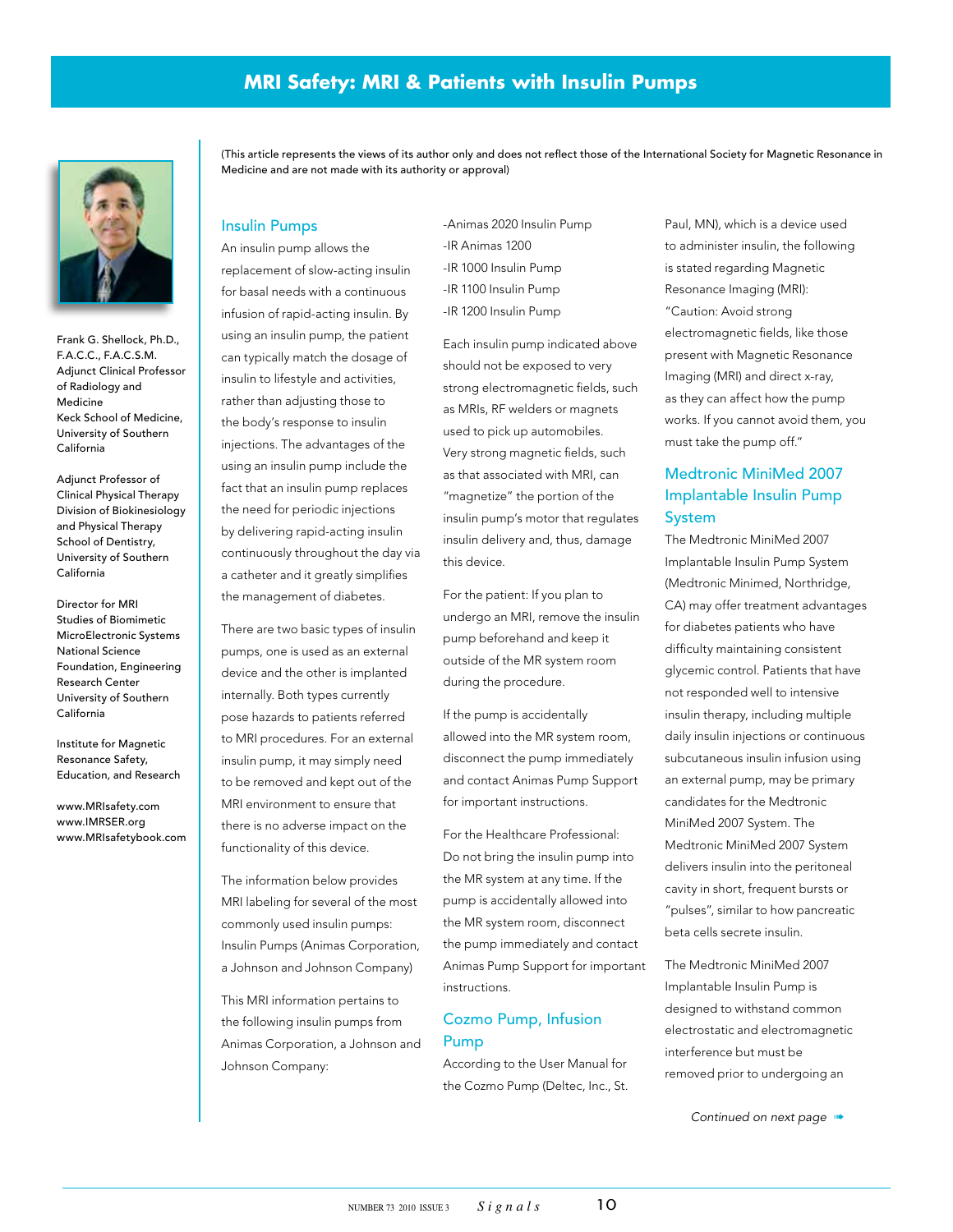MR procedure. Any magnetic field exceeding 600 gauss will interfere with the proper functioning of the pump for as long as the pump remains in that field. Fields much higher than that, such as those emitted by an MR system, may cause irreparable damage to the pump.

By comparison, infusion sets (MMT-11X, MMT-31X, MMT-32X, MMT-37X, MMT-39X) used with this device contain no metallic components and are safe to be used and can remain attached to the patient during an MR procedure. The only exceptions would be Polyfin infusion sets. Polyfin infusion sets (MMT-106 AND MMT-107, MMT-16X, MMT-30X, MMT-36X) have a surgical steel needle that remains in the subcutaneous tissue. These infusion sets should be removed prior to any MR procedure.

MiniMed Paradigm REAL-Time Insulin Pump and Continuous Glucose Monitoring System (522 and 722 Insulin

Pumps; Medtronic Minimed, Northridge, CA)

### MRI Information for Patients Magnetic fields

Do not use pump cases that have a magnetic clasp.

Do not expose your insulin pump to MRI equipment or other devices that generate very strong magnetic fields.

The magnetic fields in the immediate vicinity of these devices can damage the part of the pump's motor that regulates insulin delivery, possibly resulting in over-delivery and severe hypoglycemia.

Your pump must be removed and kept outside the room during magnetic resonance imaging (MRI) procedures.

If your pump is inadvertently exposed to a strong magnetic field, discontinue use and contact your local help line or representative for further assistance.

The insulin pump, transmitter, and sensor must be removed prior to entering the MRI environment.

DANA Diabecare IIS Insulin Pump and DANA Diabecare Insulin Infusion Pump (SOOIL Development Co., Ltd. San Diego, CA)

The pump must not be used in the presence of intense electromagnetic fields, such as those generated by certain electrically powered medical devices. The pump should be removed prior to the user having a CT Scan, MRI or X-ray.

[MRI healthcare professionals are advised to contact the respective manufacturer in order to obtain the latest safety information to ensure patient safety relative to the use of an MR procedure.] **S** 

#### References

www.animascorp.com www.animascorp.com/products/pr\_userguide.shtml www.cozmore.com www.minimed.com www.sooilusa.com/ www.diabetes.org/living-with-diabetes/treatment-and-care/medication/insulin/insulin-pumps.